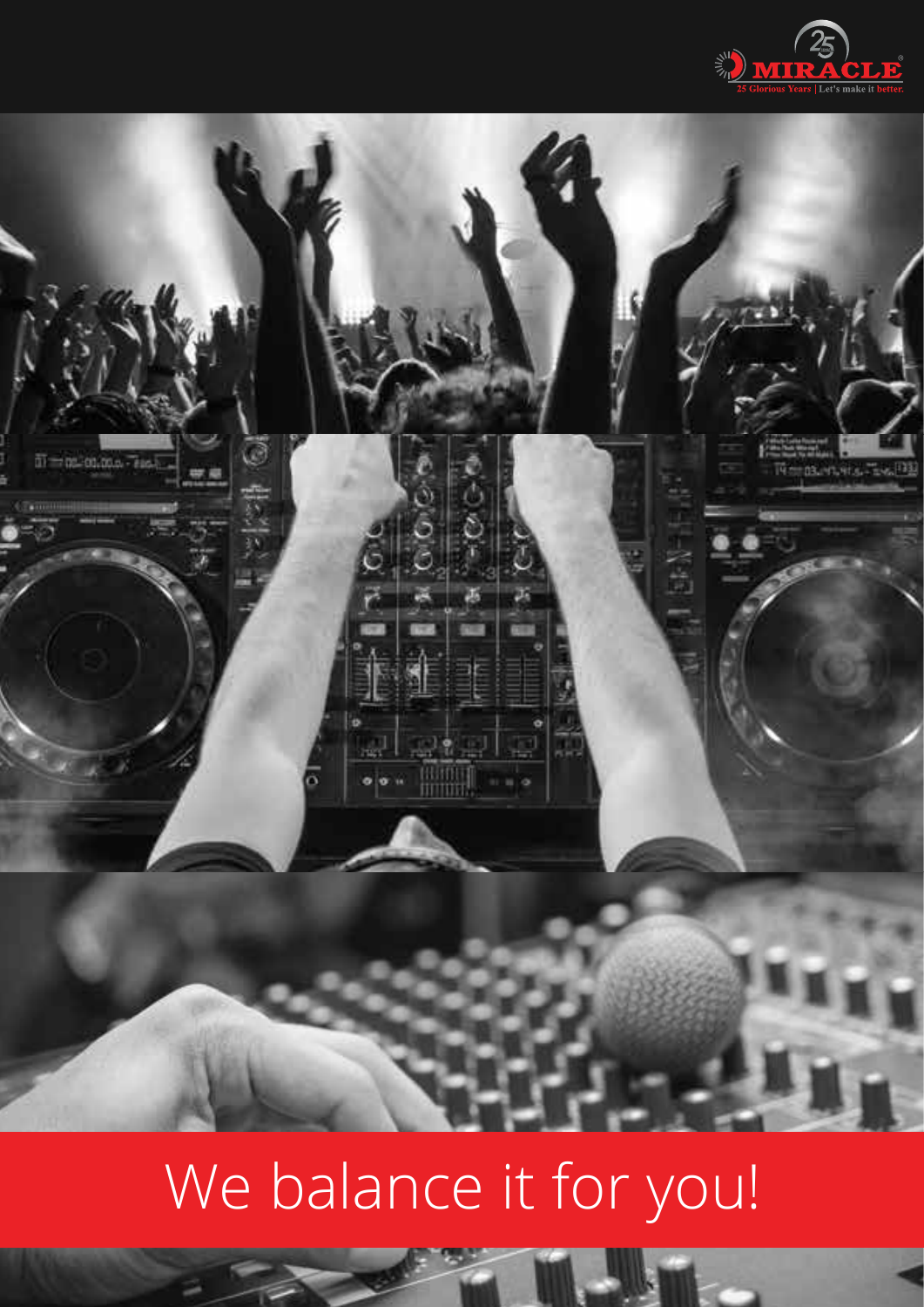CE FOR US AT MIRACLE THERE IS ALWAYS A WAY TO DO IT BETTER... AND WE FIND IT.











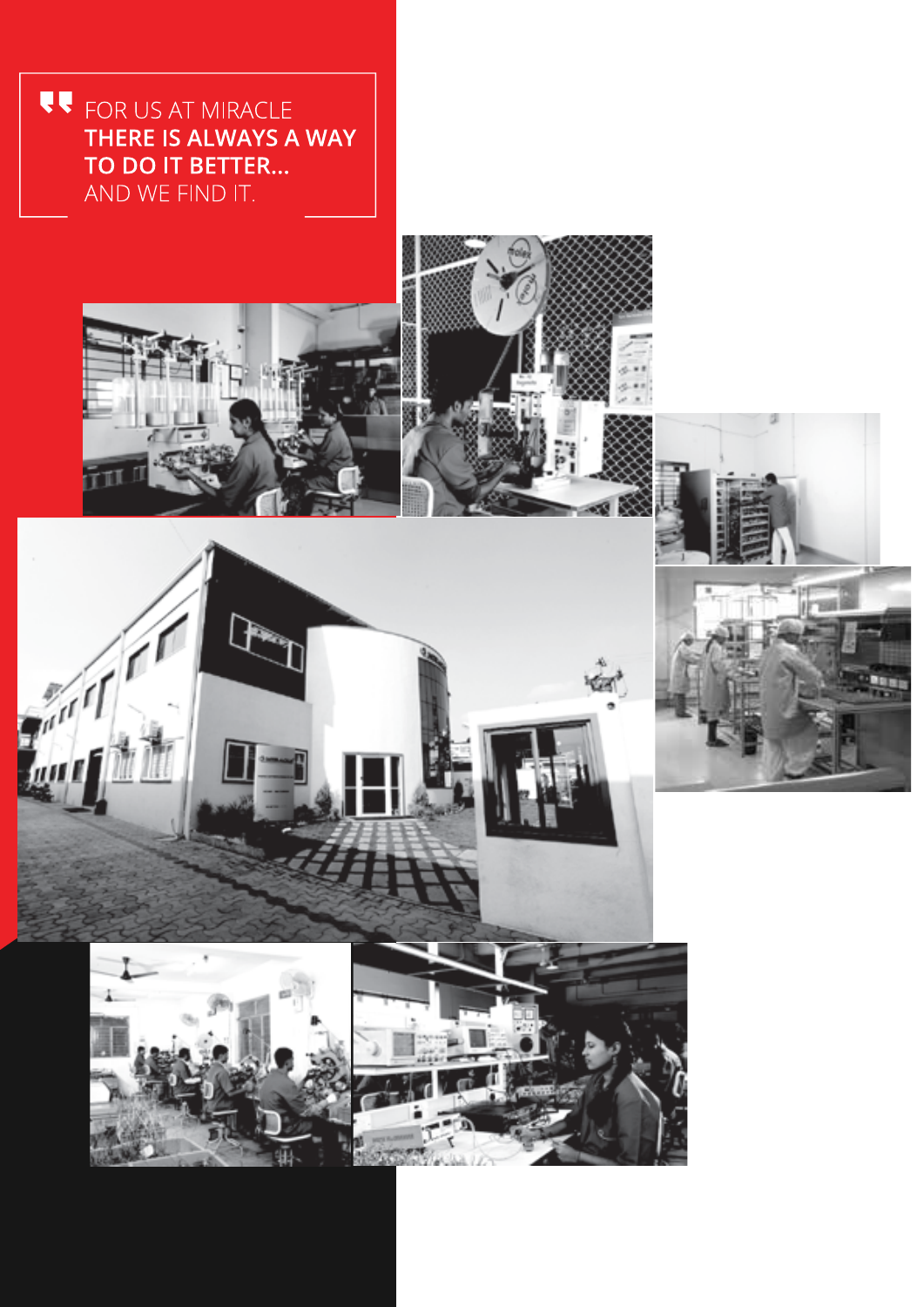Miracle Electronic Devices Pvt Ltd is a global leader in the arena of Electronics, Electro Mechanical, Energy and Magnetic components since the last 25 years.

In the last 25 years. Miracle has grown by leaps and bounds and serves Institutional. Government and Private Clients in over 22 countries across the globe with a well trained team of 265+ individuals through its offices located in three countries.

We are today, one of the market leaders in the segment we operate and have an unarguable commitment to quality and innovation. Today, we boast of one of Asia's most comprehensive standard ranges on Toroidal / laminated transformers, wire harness, box building, SMPS and power-supplies. The gamut spans small wound Toroidal / laminated transformers to large three-phase auto power transformers and energy saving transformers.

For more than two decade and half, our research, expertise and forethought have resulted in market leading innovations that have shaped and defined the transformer industry. Our history of product excellence and committed customer service has assisted us in evolving into a global company serving businesses around the geography.

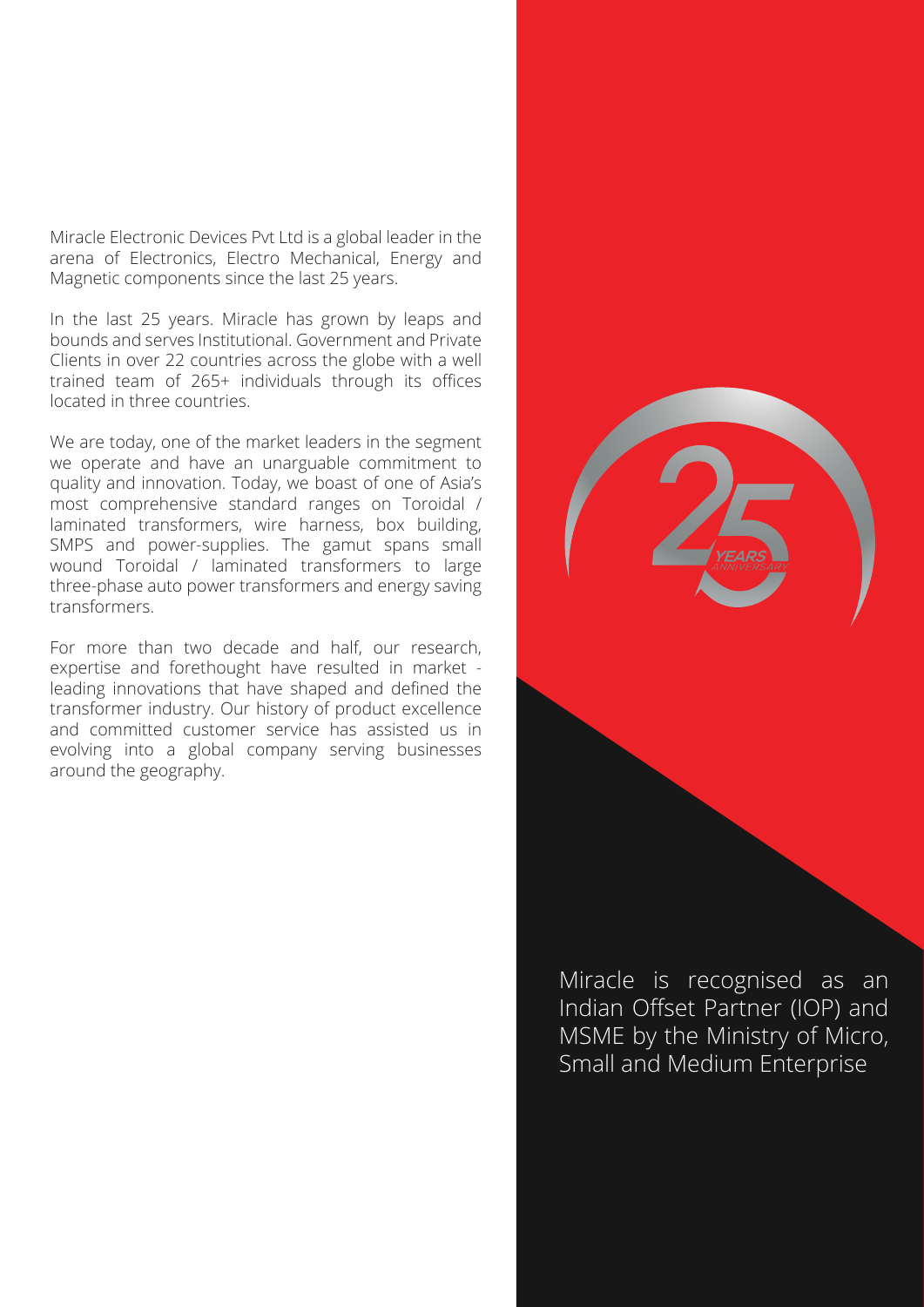

## **Why Balanced Power Transformer?**

The Balanced Power Transformer especially used for Audio and Studio equipment. It is also used in Balanced Studio Power Supply which converts conventional unbalanced single-phase mains to symmetrical balanced power.

### **Why do we need it?**

All our local main power distribution is unbalanced, which is vulnerable to interface with audio lines. The interface cause is from light, motor and other reactive loads. All of these will feed spurious harmonics and out of phase components back into the mains. More the devices in the circuit, more of these reactive currents can go into earthing system. The resulting noise in your grounding system is a major contributor to a studios noise floor, the rough residual noise and hum will disturb and cannot be resolved by cable routing or by power conditioning. The Balance Studio Power Supply eliminates these reactive power components in exactly the same way as balanced audio circuits eliminate external noise. Miracle Balance Transformers are made with High efficient Toroidal Transformers which does not generate any noise & interference.

There is an audible improvement in frequency response and stereo imaging. Even digital transfers are cleaner by using these balanced transformers.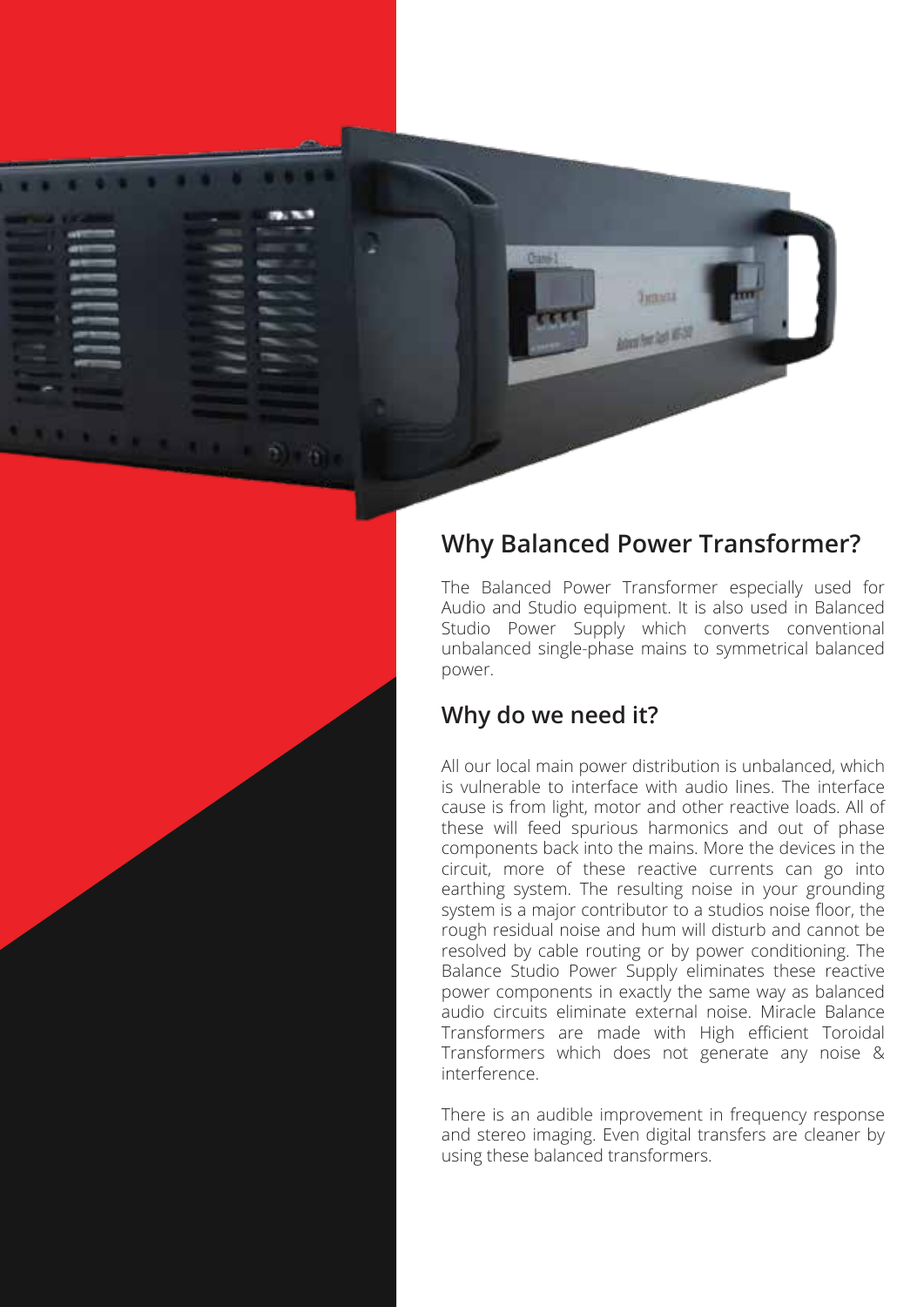

# Advantages of Balanced Power Transformer

- Attenuated power line noise
- Earth loop elimination

- Reduction of radiated fields from power cords
- Reduced interference between equipments
- Elimination of reactive current in the earth wire
- Varnish Inpregnated transformers to ensure incrediably quite operation
- Case temperture at full constant load  $\blacksquare$  less than 35 $^{\rm o}$ C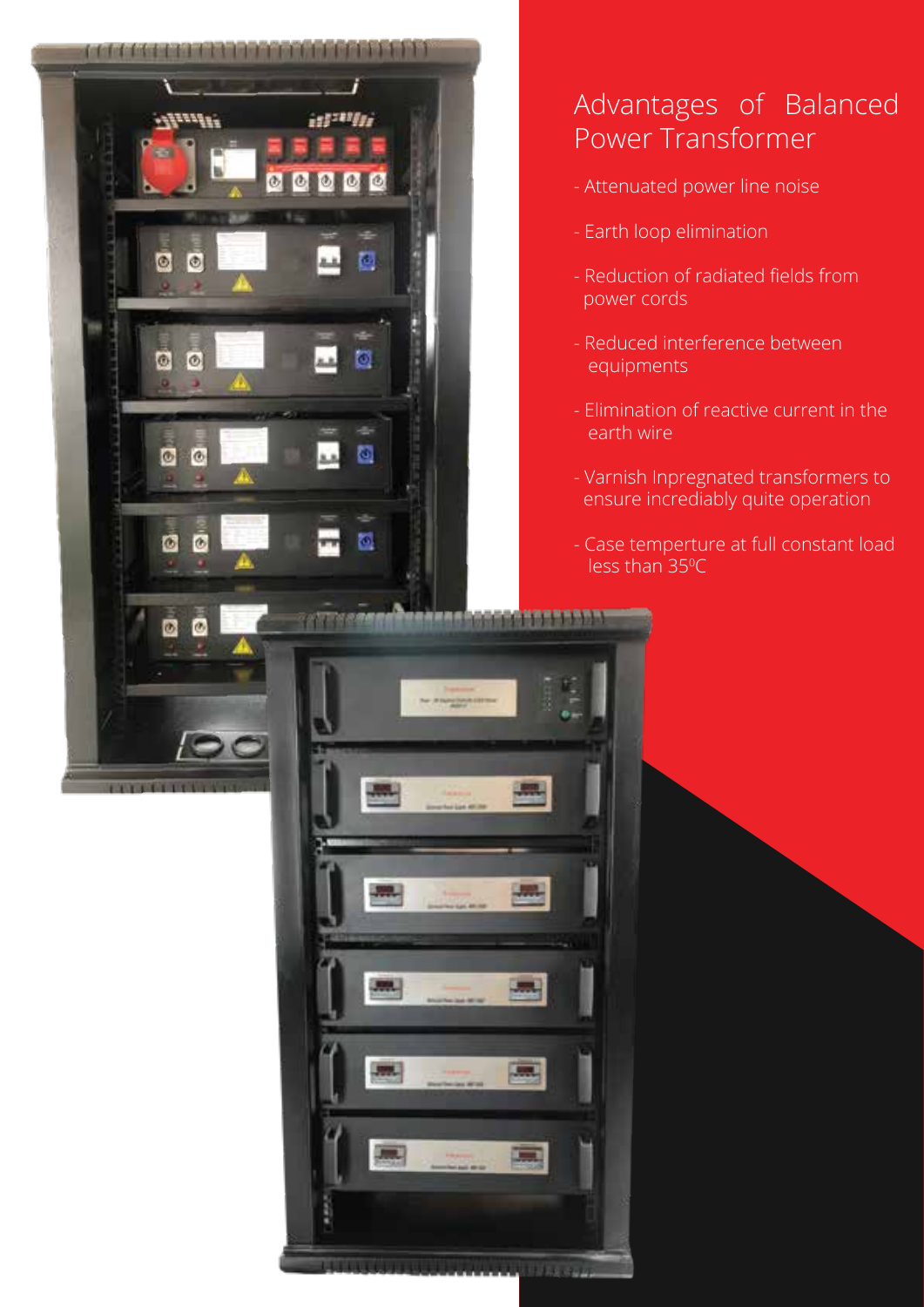

## **Sequence Controller and Soft Starter**

It can sequentially switch ON five audio amplifier or power supply. It also contains Switching ON Soft start facility.

Five outputs are available at back-panel.

There are also Five emergency outputs which bypass sequence control and soft start . Input can be connected to Industrial Input Socket. Input can be Single Phase or Three Phase. Output can be Single Phase or Two Phase.

Front panel has On/ Off Control switch, Push Button for initiating sequence and LED indicators.

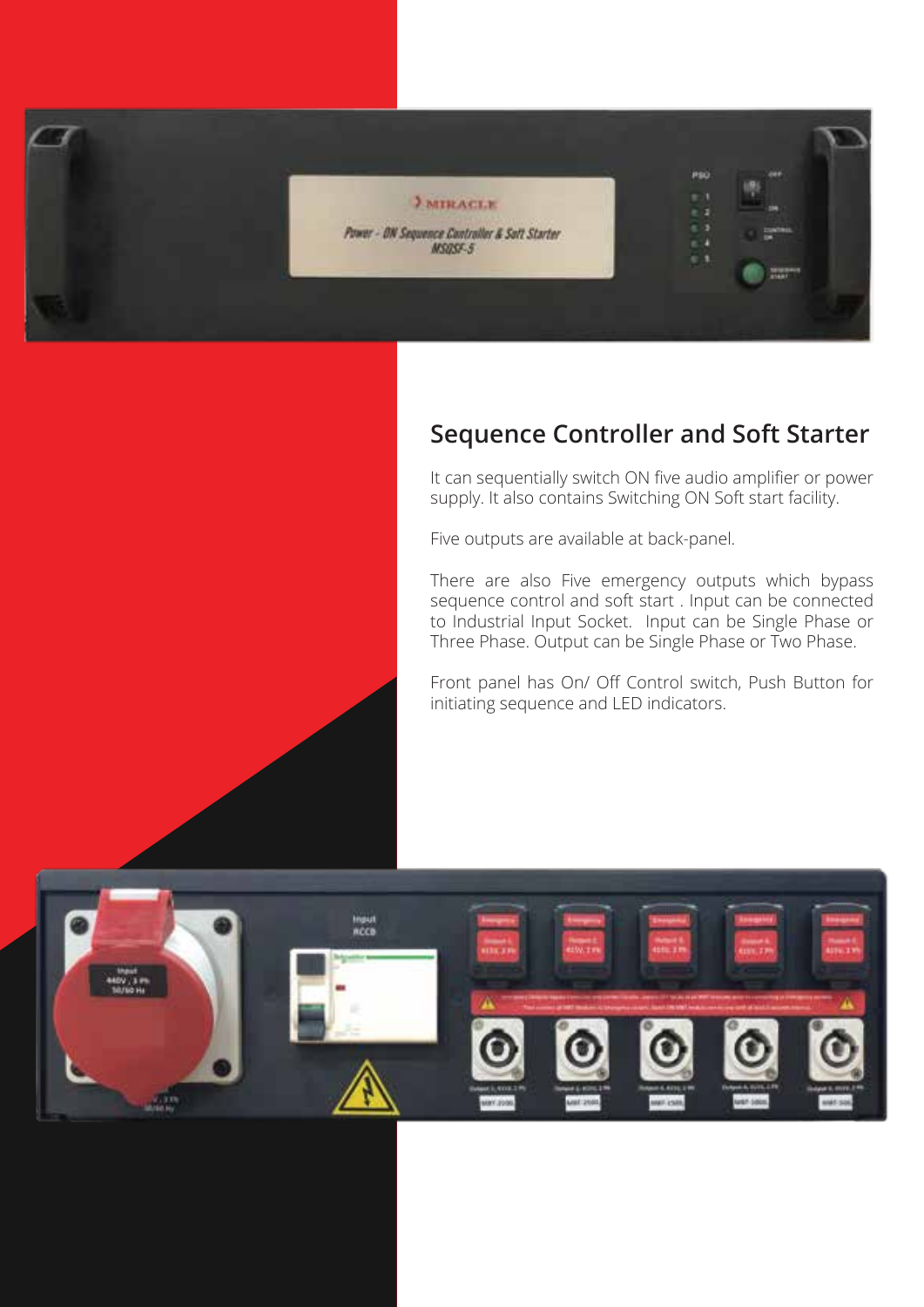# **Technical Specifications**

| Variant                              | <b>MBT-500</b>                  | <b>MBT-1000</b> | <b>MBT-1500</b> | <b>MBT-2500</b> |
|--------------------------------------|---------------------------------|-----------------|-----------------|-----------------|
| <b>Total Power</b>                   | 500VA                           | 1000VA          | 1500VA          | 2500VA          |
| Input (V) 50/60Hz                    | 415V (Ph-Ph)                    |                 |                 |                 |
| No. of O/P Channels                  | $\overline{2}$                  |                 |                 |                 |
| Output (V)/Channel                   | 230V each                       |                 |                 |                 |
| Load (Amax)/Channel                  | 1.1A each                       | 2.1A each       | 3.2A each       | 5A each         |
| P.F.                                 | $\overline{\phantom{a}}$        |                 |                 |                 |
| Basic Inbuilt Inrush Current Limiter | Yes                             |                 |                 |                 |
| IP                                   | 20                              |                 |                 |                 |
| Circuit Breaker                      | 6A                              | 6A              | <b>10A</b>      | <b>16A</b>      |
| I/P Connection                       | NEUTRIK                         |                 |                 |                 |
| O/P Connection                       | NEUTRIK x 2                     | NEUTRIK x 2     | NEUTRIK x 2     | NEUTRIK x 2     |
| Ta°C                                 | $25^{\circ}$ C                  |                 |                 |                 |
| Enclosure                            | 3U, Depth: 355mm                |                 |                 |                 |
| Mounting                             | Desktop / 19" Rack              |                 |                 |                 |
| Approx. Weight                       | 16 kgs.                         | 20 kgs.         | 24 kgs.         | 32 kgs.         |
| Indicator (Front)                    | Dual Digital Volt / Amp / Power |                 |                 |                 |
| Indicator (Rear)                     | Two Lamp for O/P                |                 |                 |                 |
| Default Colour                       | <b>Textured Black</b>           |                 |                 |                 |
| Handling                             | Front Two Handels               |                 |                 |                 |